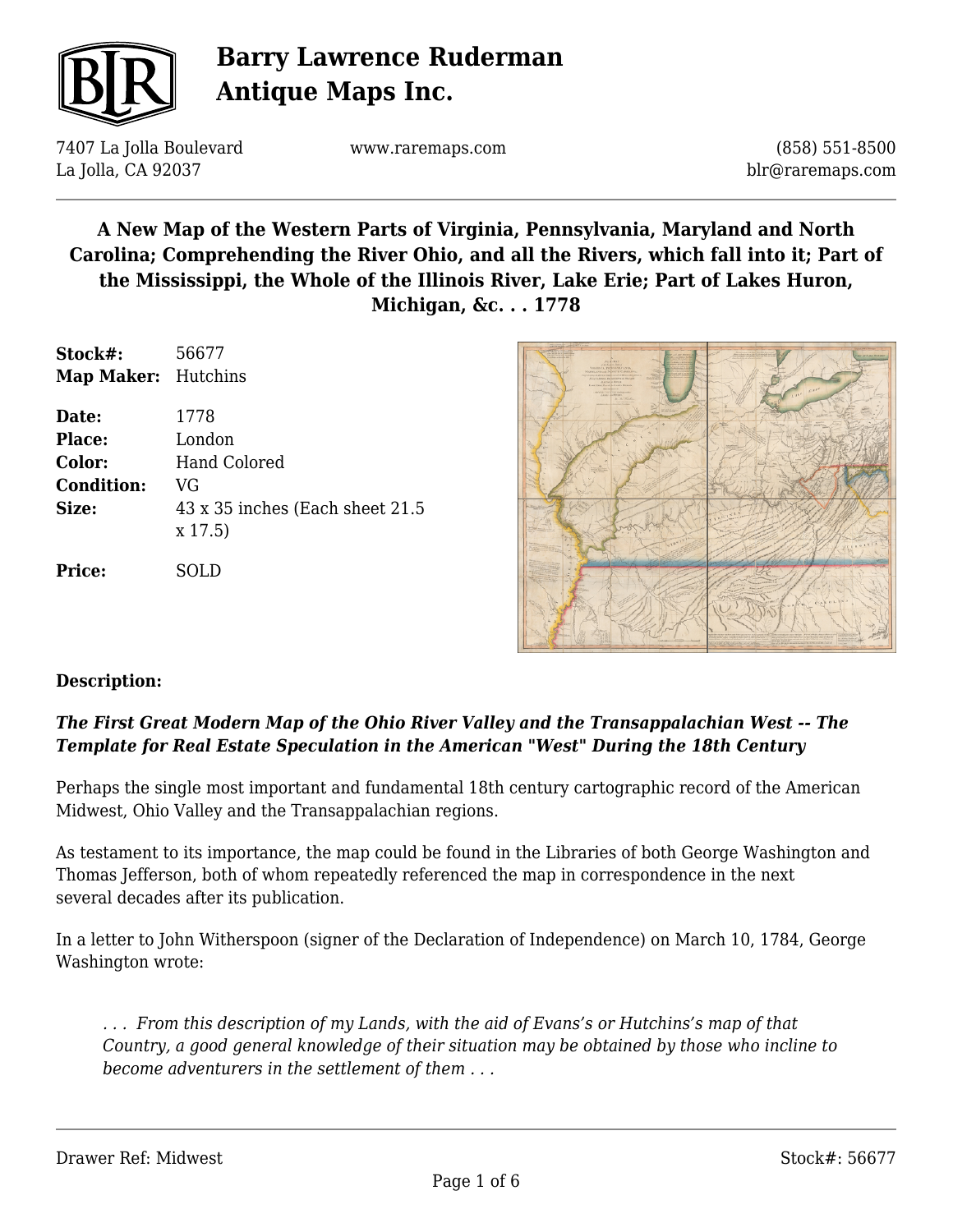

7407 La Jolla Boulevard La Jolla, CA 92037

www.raremaps.com

(858) 551-8500 blr@raremaps.com

### **A New Map of the Western Parts of Virginia, Pennsylvania, Maryland and North Carolina; Comprehending the River Ohio, and all the Rivers, which fall into it; Part of the Mississippi, the Whole of the Illinois River, Lake Erie; Part of Lakes Huron, Michigan, &c. . . 1778**

Hutchins' *A New Map of the Western Parts of Virginia* . . . was not only the best but also the largest map of the midwest in print, and as such was the logical vehicle to educate European, British and American investors about the region's geography. It shows the region between the Great Lakes and the Ohio River, west to the Mississippi, which was erected into the Northwest Territory in 1787, and immediately became the site of the most extensive land speculation in American history. A number of land companies were established in the territory by prominent Americans, who immediately sought European, particularly French, investors to finance their projects. Their efforts coincided with the French Revolution, which resulted in a great flight of capital from France. The rapidly growing United States, with its abundant natural resources, seemed to offer the safe haven that French bankers, merchants and aristocrats were seeking.

While not properly appreciated today, the influx of European capital had a formative impact on the development of the midwest. By the end of the eighteenth century, vast tracts of the U. S. backcountry including the Northwest Territory were owned by foreign investors, or reliant on foreign investment. As François Furstenberg notes in his remarkable analysis of the role of European capital in Frontier America:

*[the] funneling of European capital into the northern and northwestern [American] backcountry may well be one of the most important-and most overlooked- features of the post-Revolutionary era , . . It was European capital, not American, that began to integrate the northern U. S. backcountry into the Atlantic world's trade networks.*

Many of the American speculators were prominent politicians, such as Henry Knox, the Secretary of War, and Senator Robert Morris of Pennsylvania, which presumably insured that government policy would protect the interests of European capital. The net result was an influx of capital that forever changed the landscape of the Trans-Appalachian West. The Hutchins map must be regarded as the primary visual catalyst.

#### **Thomas Hutchins & the First Modern Mapping of the Midwest**

Thomas Hutchins was one of the most important cartographers operating in America during the second half of the eighteenth-century. An intrepid frontier explorer of great intellectual curiosity, even more than two centuries later, the breadth and high quality of his work remains absolutely astonishing. Born in Monmouth County, New Jersey, Hutchins joined the Pennsylvania militia at a very young age, and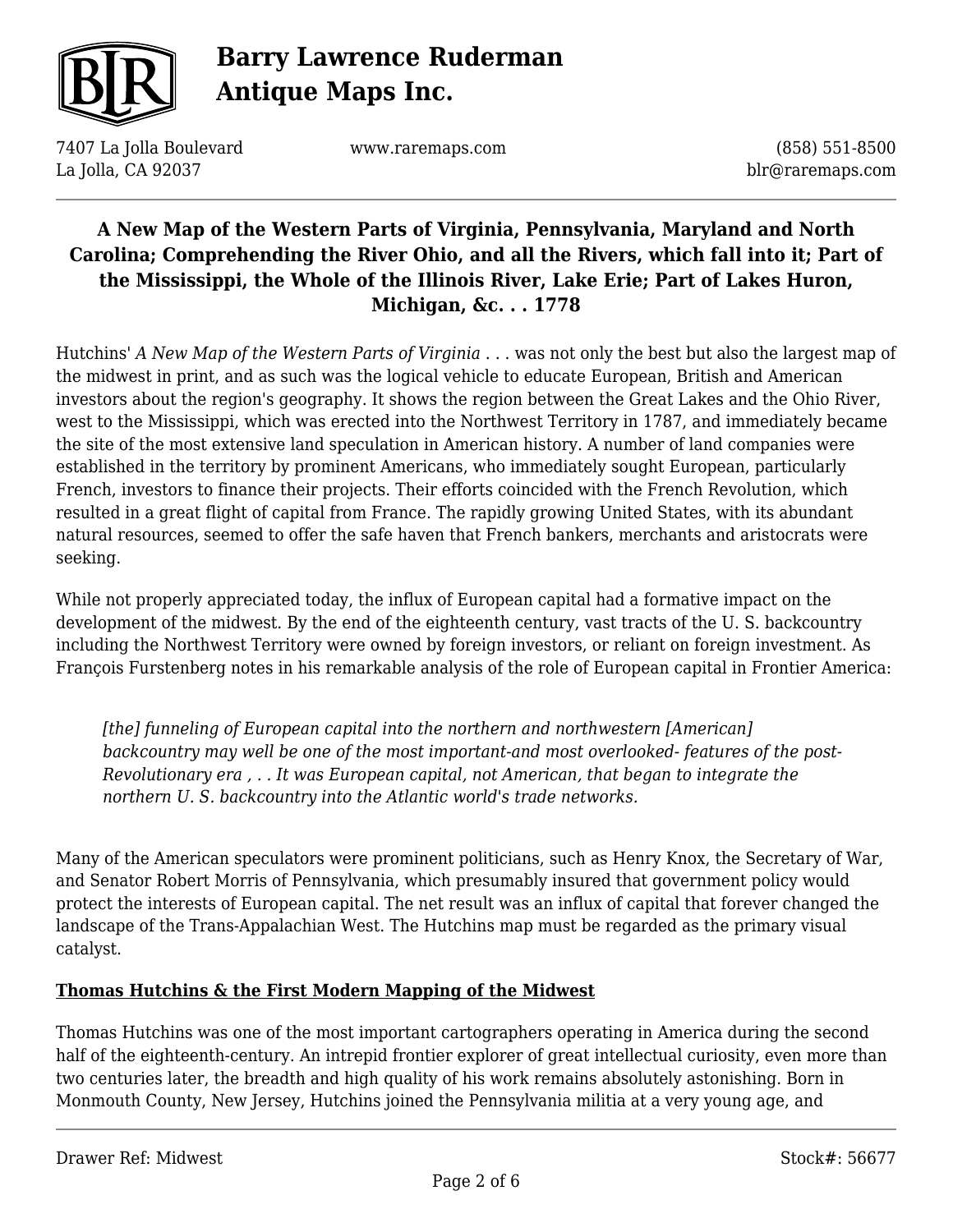

7407 La Jolla Boulevard La Jolla, CA 92037

www.raremaps.com

(858) 551-8500 blr@raremaps.com

## **A New Map of the Western Parts of Virginia, Pennsylvania, Maryland and North Carolina; Comprehending the River Ohio, and all the Rivers, which fall into it; Part of the Mississippi, the Whole of the Illinois River, Lake Erie; Part of Lakes Huron, Michigan, &c. . . 1778**

evidently received advanced training in surveying and draftsmanship. During the French & Indian War he served at Fort Pitt, the gateway to the Ohio Country, and mapped the shorelines of much of the lower Great Lakes. Returning to Philadelphia, Hutchins was assigned to General Henry Bouquet's Expedition to reconnoiter the upper Ohio Valley, resulting in his fine *Map of the Country on the Ohio and Muskingum Rivers* (1766). In 1766, he joined George Croghan and Harry Gordon on an epic descent of the Ohio to the Mississippi River, drafting a detailed hydrographic survey and making numerous scientific observations. He was subsequently charged with surveying the route of the proposed Iberville Canal, as well as various other locations in British West Florida.

In the mid-1770s, Hutchins drafted his groundbreaking and monumental manuscript map of the entire Trans-Appalachian West, *A New Map of the Western part of Virginia*. . . . It was the product of almost two decades of his own explorations combined with the finest available geographic intelligence gained from other authorities.

During the height of the American Revolution, Hutchins travelled to London in an effort to have his grand manuscript engraved and published, and became involved in the political intrigue that was gripping both sides of the Atlantic. While still technically serving as a British officer, a captain of the legendary 60th Regiment of Foot, Hutchins' loyalties increasingly lay with the Patriot cause. He crossed the channel to Paris, where he met Benjamin Franklin, who was then serving as the American ambassador to Versailles. Franklin, who was a leading speculator in Ohio Valley lands, was a great admirer of Hutchins' work. He also inducted Hutchins into the spy ring he was operating, the objective of which was to have well-placed American-sympathizers infiltrate official circles in London.

Hutchins promptly returned to London, and while he was arranging for the publication of his map, he fell under the suspicious gaze of William Knox, the Undersecretary of State for the Colonies. Knox (rightly) accused Hutchins of being an American spy and had the cartographer imprisoned and subjected to severe inquisition. Nevertheless, the great map was published towards the end of 1778, along with a separately issued descriptive pamphlet, *A Topographical Description of Virginia, Pennsylvania, Maryland, and North Carolina*.

Upon his release by the British, Hutchins travelled to Paris, where he met with Benjamin Franklin. Interestingly, and perhaps due to Franklin's intervention, in 1781, the prominent Paris mapmaker, Georges-Louis Le Rouge (who also published Franklin's map of the Gulf Stream), published a French edition of the great Hutchins map, along with an edition of the pamphlet entitled *Description*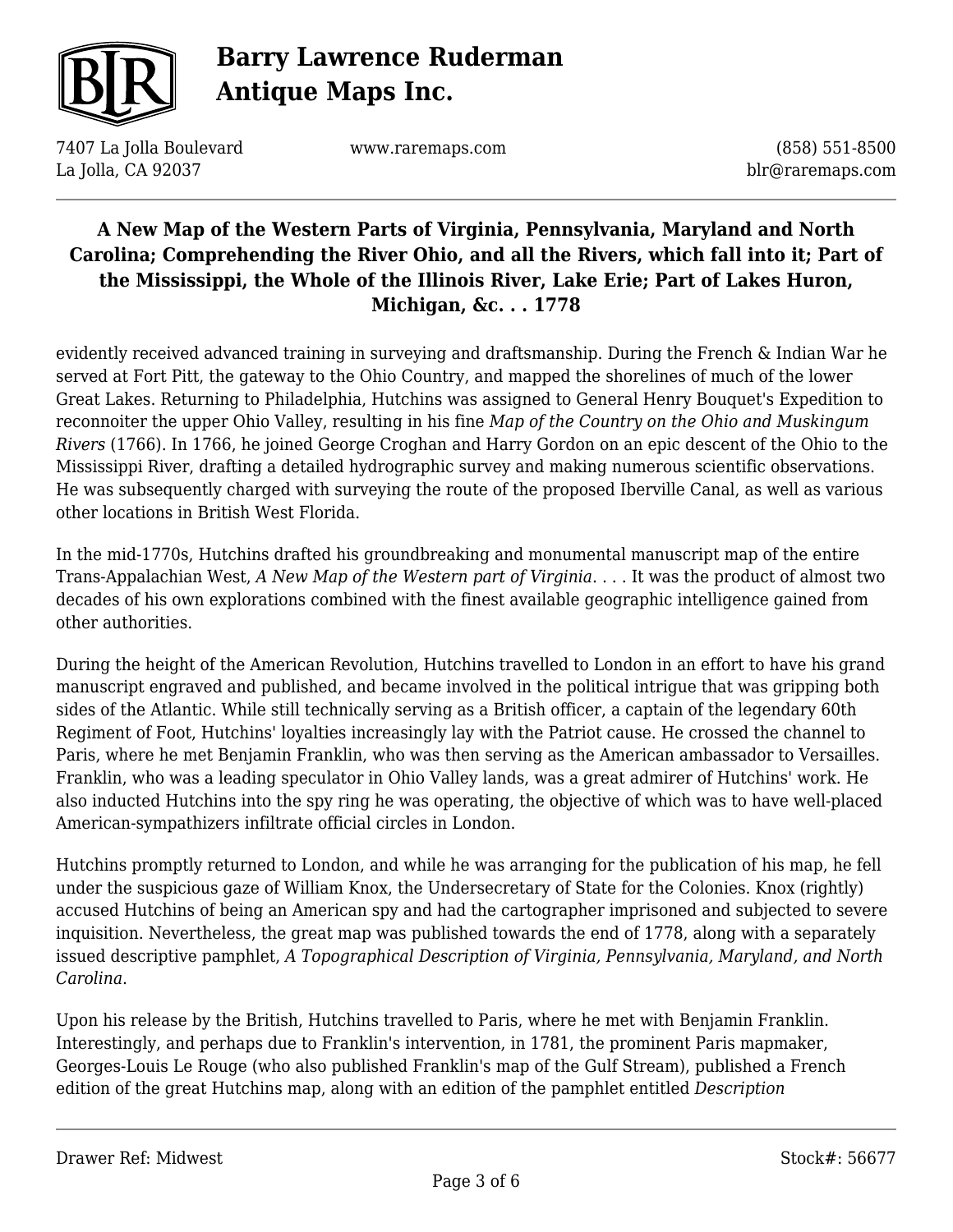

7407 La Jolla Boulevard La Jolla, CA 92037

www.raremaps.com

(858) 551-8500 blr@raremaps.com

### **A New Map of the Western Parts of Virginia, Pennsylvania, Maryland and North Carolina; Comprehending the River Ohio, and all the Rivers, which fall into it; Part of the Mississippi, the Whole of the Illinois River, Lake Erie; Part of Lakes Huron, Michigan, &c. . . 1778**

*Topographique de la Virginie, de la Pensylvanie, du Maryland, et de la Caroline Septentrionale*. The French edition of the pamphlet attained considerable importance, as it was seen as the authoritative guidebook to the American backcountry by French investors, which includes a map of the lands of the Indiana Company, which Hutchins dedicated to Benjamin Franklin and which is not found in the 1778 English edition of the pamphlet.

Hutchins was eventually returned to America. Following the Revolution, he was appointed as the first Geographer of the United States, whereupon he assumed a leading role in developing the frontier lands he had been instrumental in exploring. He was the father of the Ordinance Survey system, which established the systematic division of the western lands into neat cadastral squares (townships), and was actively involved in a series of private land speculation schemes. Hutchins died in 1789, while preparing to lead an ambitious speculative endeavor in Spanish Louisiana.

#### **Advertising The Hutchins Map For Sale**

The following advertisements appeared in the *Connecticut Journal* (issue 927, page 1.), 1785 August 3rd (repeated on the 10th):

*Just received, and to be sold at Isaac Beer's Book-Store, In NEW-HAVEN, [Price 5 Dollars] A FEW MAPS Of the interior Parts of NORTH-AMERICA, including the Lands intended for the NEW-STATES, which will be shortly disposed of by Order of CONGRESS; which for Luxuriency of Soil, and Temperature of Climate is not surpassed by any on the habitable GLOBE:--- Together with A TOPOGRAPHICAL DESCRIPTION of Virginia, Pennsylvania, Maryland & North-Carolina, Comprehending the Rivers OHIO, KENHAWA, SIOTO, CHEROKEE, WABASH, ILLINOIS, MISSISSIPPI, &c. --- THE CLIMATE, SOIL and PRODUCE, whether ANIMAL, VEGETABLE, or MINERAL:--- The MOUNTAINS, CREEKS, ROADS, DISTANCES, LATITUDES, &c. and of every Part, laid down in the MAP. By THOMAS HUTCHINS, Esq. Late Captain and Engineer in the British Army, and now Geographer General to the UNITED STATES of AMERICA.*

*With a Plan of the Rapids of the Ohio, a Plan of the several Villages in the Illinois Country, a Table of the Distances between Fort Pitt and the Mouth of the Ohio, all engraved upon Copper. And an APPENDIX, containing Mr. PATRICK KENNEDY'S Journal up the Illinois River, and a*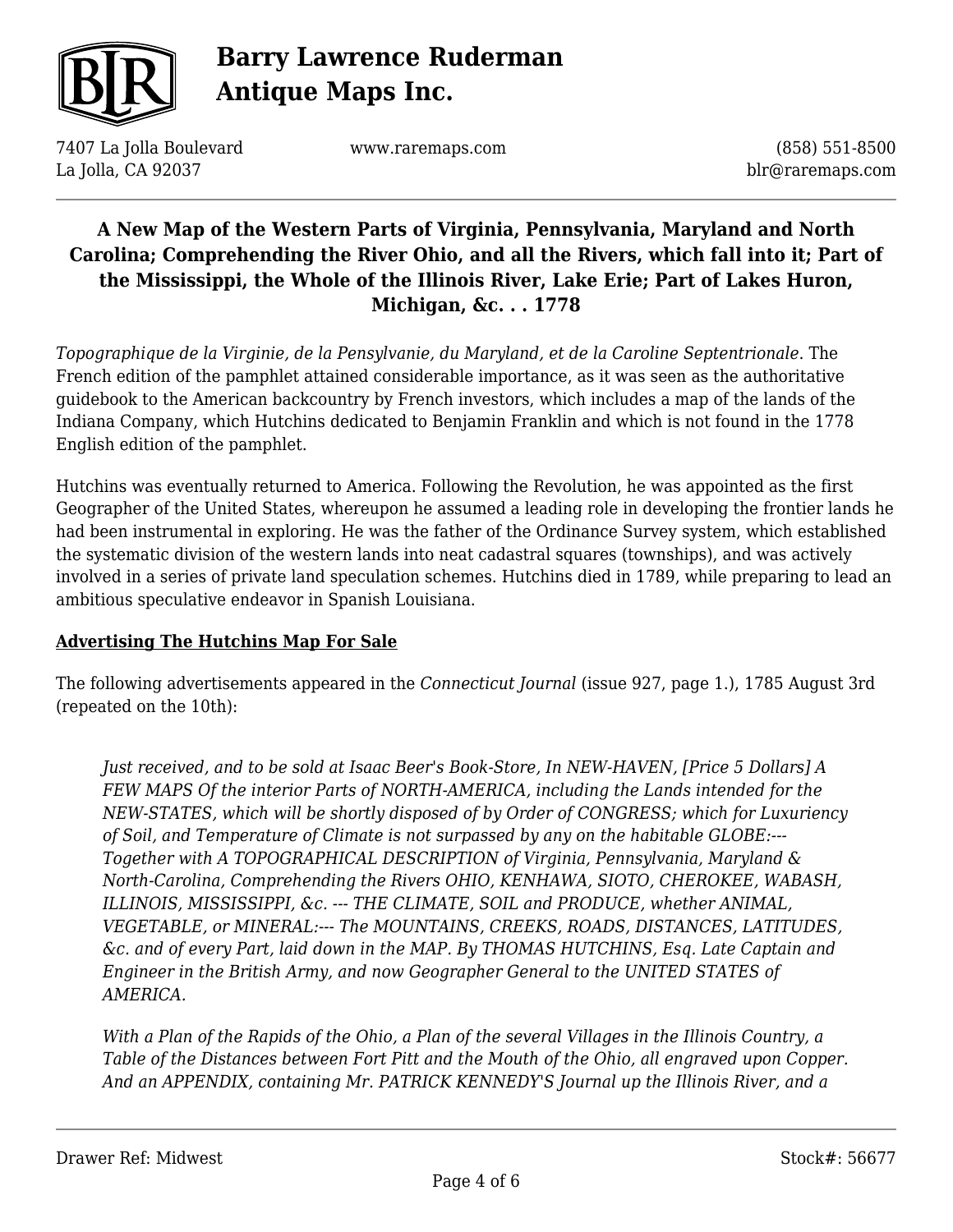

7407 La Jolla Boulevard La Jolla, CA 92037

www.raremaps.com

(858) 551-8500 blr@raremaps.com

## **A New Map of the Western Parts of Virginia, Pennsylvania, Maryland and North Carolina; Comprehending the River Ohio, and all the Rivers, which fall into it; Part of the Mississippi, the Whole of the Illinois River, Lake Erie; Part of Lakes Huron, Michigan, &c. . . 1778**

*correct List of the different Nations and Tribes of Indians, with the Number of fighting Men, &c.*

*Description of the ILLINOIS COUNTRY.*

*THE Illinois country is in general of a superior soil to any other part of North-America that I have seen. It produces fine Oak, Hickory, Cedar, Mulberry trees, &c. some Dying roots and medicinal Plants; Hops, and excellent wild Grapes, and, in the year 1769, one hundred and ten hogsheads of strong Wine, were made by the French Settlers, from these Grapes. --- A large quantity of Sugar is also annually made from the juice of the Maple tree; and as the Mulberry trees are large and numerous, I presume the making of Silk will employ the attention and industry of the settlers, when the country is more fully inhabited than it is at present, and especially as the winters are much more moderate and favourable for the breed of Silk Worms, than they are in many of the sea coast provinces, --- Indigo may likewise be successfully cultivated --- (but not more than two cutting in a year;) Wheat, Peas, and Indian Corn thrive well, as does every sort of Grain and Pulse, that is produced in any of the old Colonies. Great quantities of Tobacco are also yearly raised by the Inhabitants of the Illinois, both for their own consumption and that of the Indians, but little has hitherto been exported to Europe. Hemp grows spontaneously, and is of a good texture; --- Its common height is 10 feet, and its thickness three inches (the latter reckoned within about a foot of the root) and with little labour, any quantity may be cultivated. Flax Seed has hitherto been only raised in small quantities. There has however been enough produced to shew, that it may be sown to the greatest advantage. Apples, Pears, Peaches, and all other European fruits succeed admirably. Iron, Copper, and Lead Mines, as also Salt springs, have been discovered in different parts of this territory. The two latter are worked on the Spanish side of the Mississippi, with considerable advantage to the owners. There is plenty of Fish in the Rivers, particularly Cat, Carp and Perch, of an uncommon size. --- Savannahs, or natural meadows, are both numerous and extensive; yielding excellent grass, and feeding great herds of Buffaloe, Deer, &c. Ducks, Teal, Geese, Swans, Cranes, Pelicans, Turkies, Pheasants, Partridges, &c. such as are seen in the Sea coast colonies, are in the greatest variety and abundance. --- In short, every thing, that a reasonable mind can desire, is to be found, or may, with little pains, be produced here.*

*N.B. The Plates of the above-mentioned Maps, were cut, and the Impressions taken in London, at the particular Request and Solicitation of Lord George Germain, and were sold in London at*